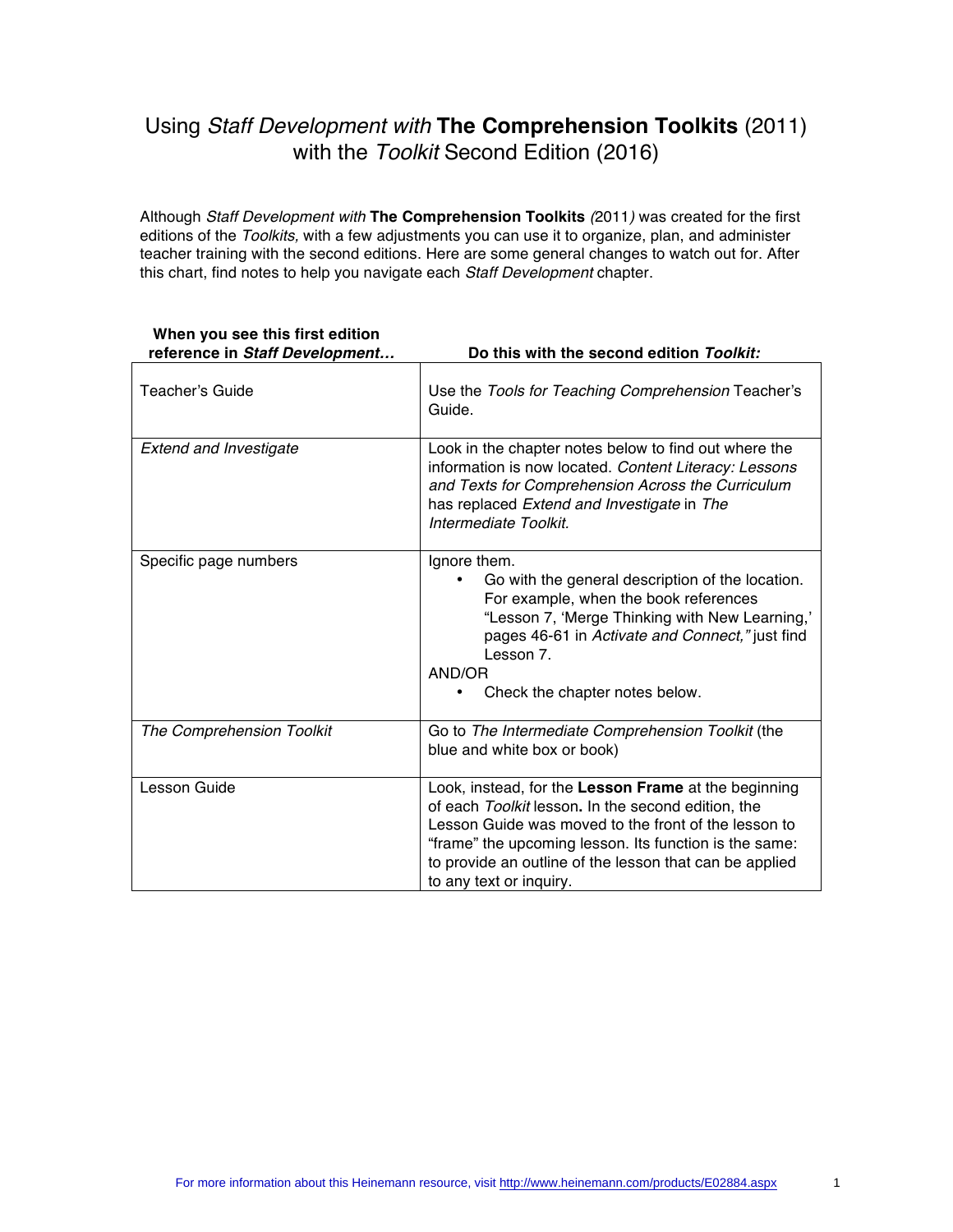# **Starting and Sustaining Toolkit Staff Development**

### **Pages 8–10: Giving an Overview, Introducing the** *Toolkits*

If you are introducing the second edition *Toolkit* materials to a group, look online at [www.comprehensiontoolkit.com](http://www.comprehensiontoolkit.com) for visuals you can project. Look for:

- an "unpacking video" in both the Overview and Professional Support tabs that takes you through the parts of each kit
- a product brochure that walks through a typical *Toolkit* lesson (Ignore the first edition PowerPoint references here.)

In addition, it is helpful if each member of the group has a copy of the *Tools for Teaching Comprehension* Teacher's Guide. Inside the front cover of this book, a schematic summarizes "How to Teach a *Toolkit* Lesson." Open out the front cover flap for an overview of "How *Toolkit* works."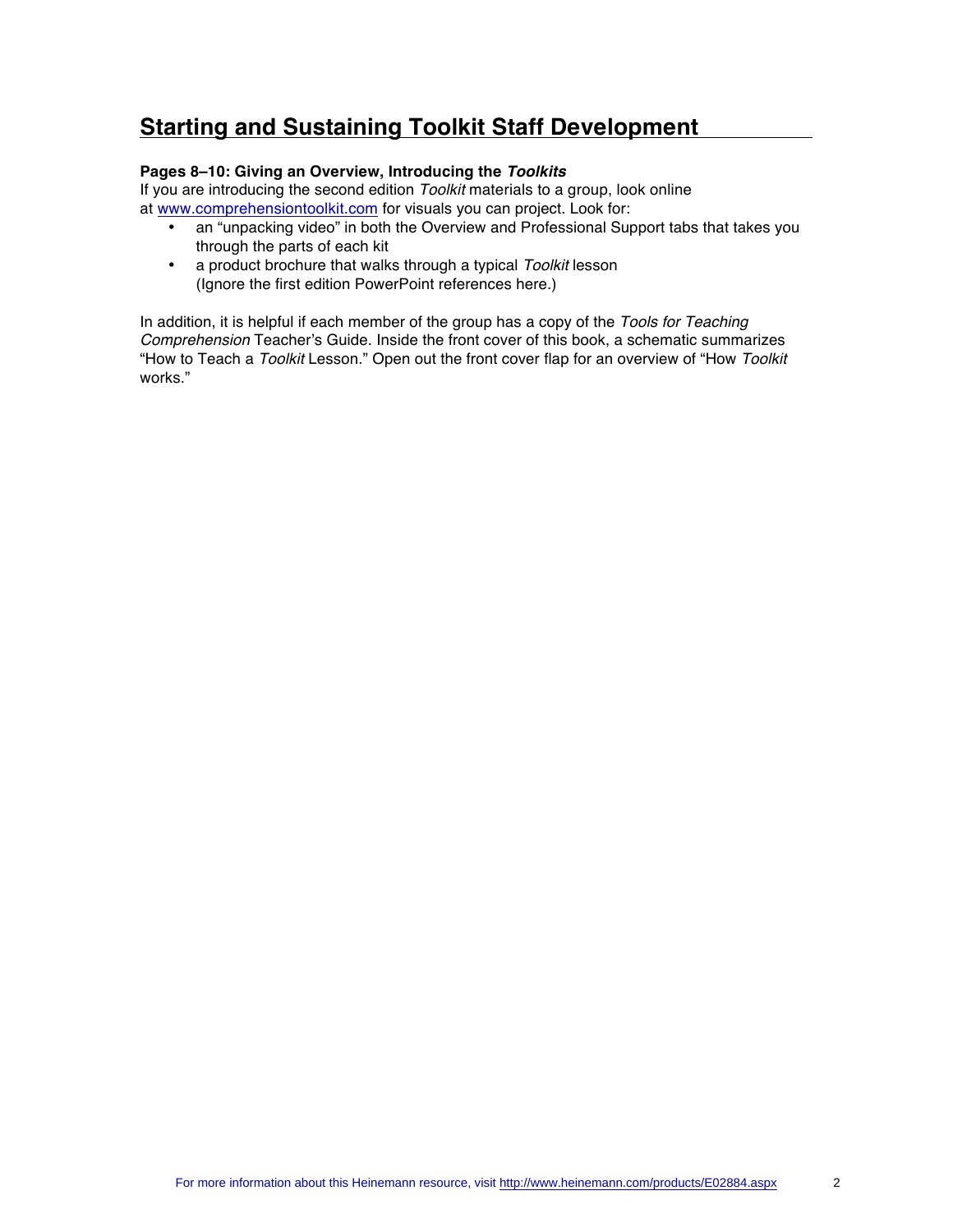# **Workshop Understanding Comprehension**

### **Pages 24-25: Define** *Toolkit* **strategies**

Find explanations for the comprehension strategies in the *Tools for Teaching Comprehension* teacher's guides: "Six Key Comprehension Strategies."

### **Page 25: Study how a strategy plays out in a** *Toolkit* **strategy book**

Paragraph 2: Suggest that teachers focus on the lesson's Overview and the Lesson Frame in the first four pages of every lesson to get a sense of what the strategy involves, etc.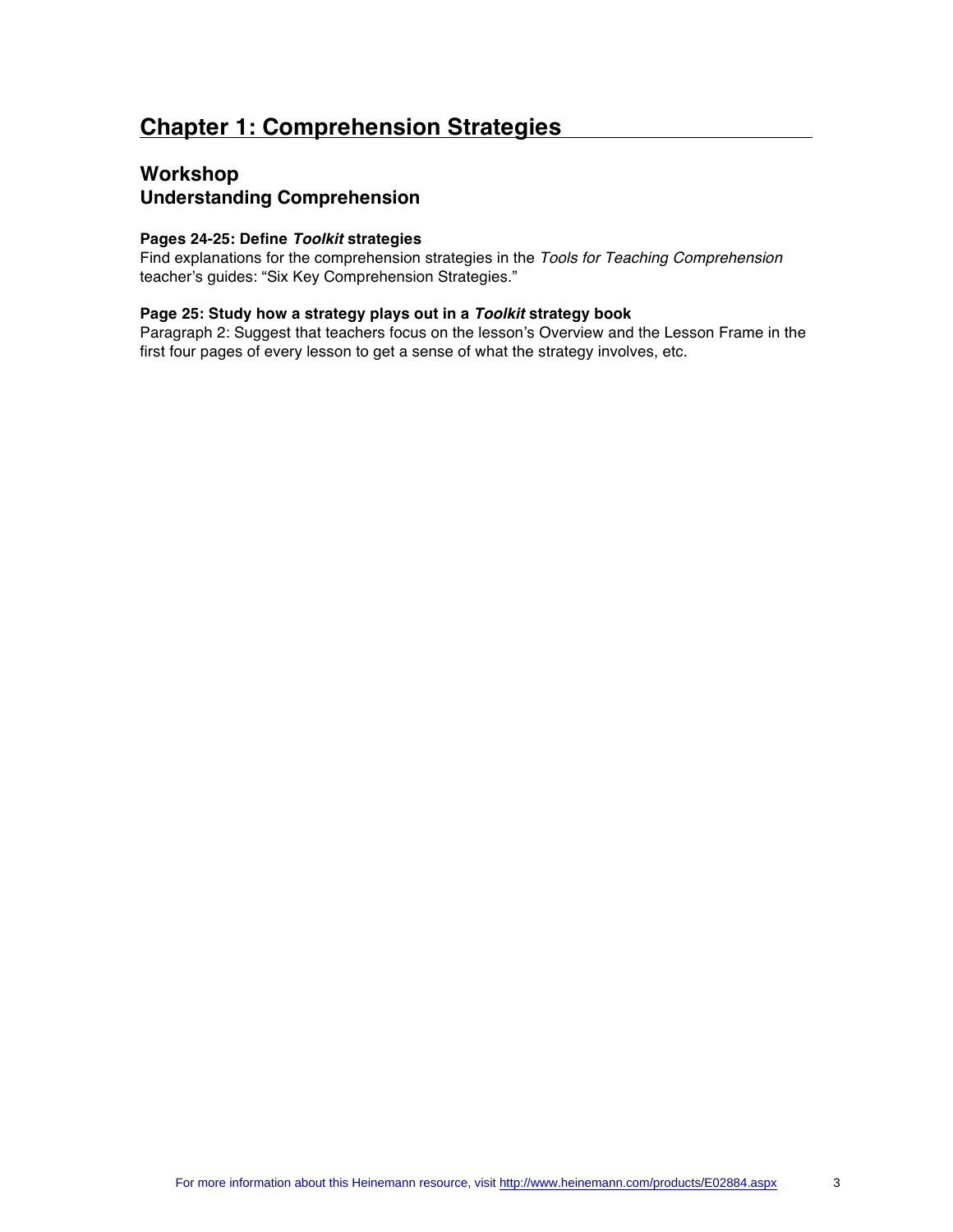# **Chapter 2: Active Literacy**

# **Ongoing Support: Study Groups**

### **Page 41: Summarize active literacy practices.**

The Teacher's Guide has been reorganized in the second edition, so use the handout on the *Staff Development Resources CD-ROM* for this study group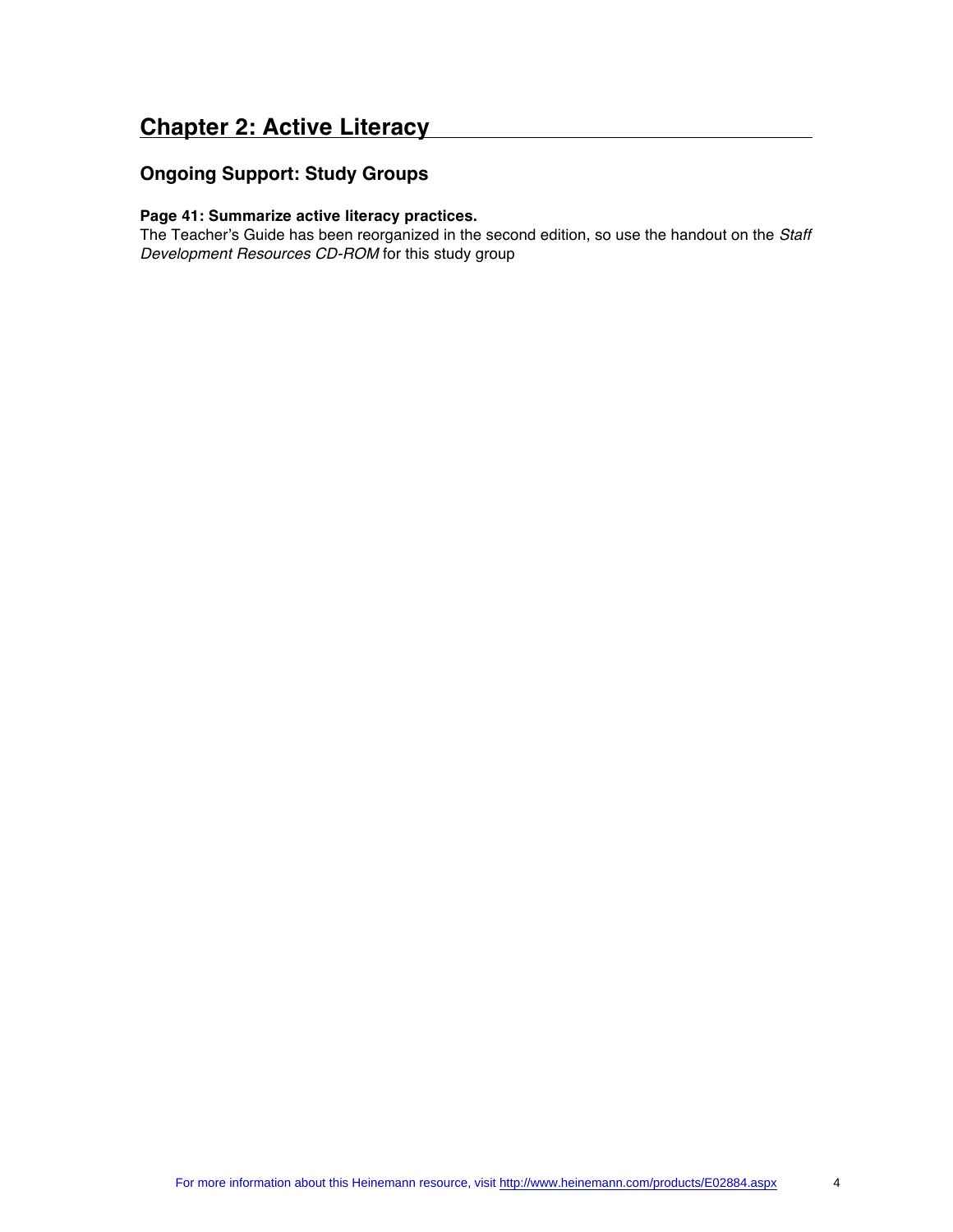# **Chapter 3: Text Selection**

## **Workshop Session 1: Developing Text Selection Criteria**

### **Page 53: Discuss the principles behind** *Toolkit* **text section**

In the *Tools for Teaching Comprehension* teacher's guides, direct participants' attention to teaching practice 2, "Choosing Compelling Texts" in "Six Effective Teaching Practices for Fostering Comprehension."

## **Session 2: Selecting Texts and Planning a Lesson**

### **Page 55: Review instructional options for teaching with texts**

In the *Tools for Teaching Comprehension* teacher's guides, look for the teaching structures noted in teaching practice 3: "Provide Explicit Instruction" in "Six Effective Teaching Practices for Fostering Comprehension."

### **Page 57: Ongoing Support: Study Groups**

**Nonfiction libraries.** 

All the *Toolkit* bibliographies are now online.

### **Page 59: Frequently Asked Questions**

Paragraph 2: Note that the Lesson Guide, formerly at the end of a lesson, is now the Lesson Frame at the beginning, but it still serves the same function described here.

### **Page 60: Frequently Asked Questions**

Paragraph 2:

- The "Genres of Textbook Reading" section of *Extend and Investigate* has been dropped from the second edition.
- Bullet 1: Ignore the page references. Go right to the back of each *Source Book.*
- Bullet 2: All the *Toolkit* bibliographies are now online.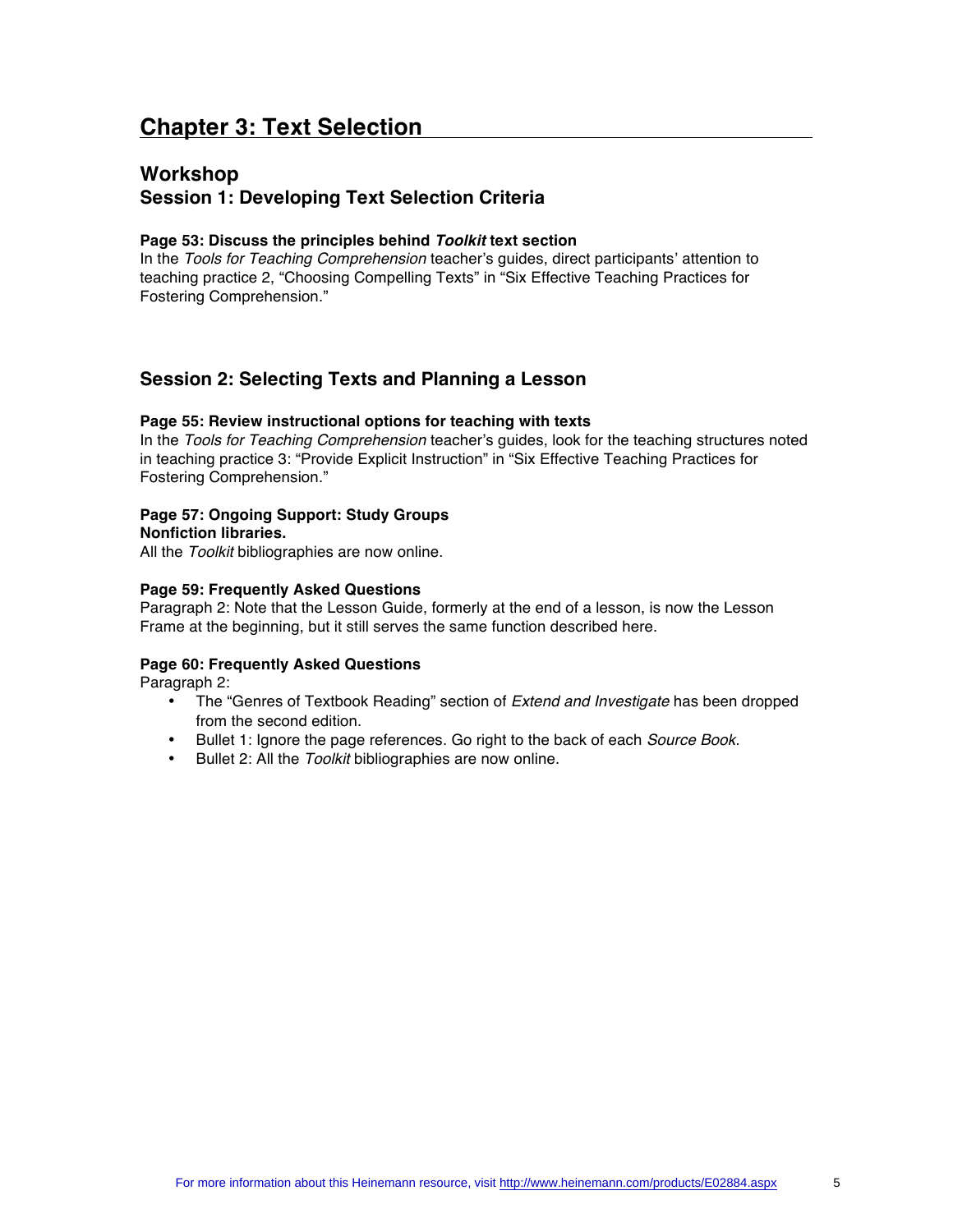# **Chapter 4: Gradual Release of Responsibility and Conferring**

# **Workshop**

# **Session 1: Understanding the Gradual Release of Responsibility Model**

### **Page 66: Materials**

- Videos from *The Primary Comprehension Toolkit* DVD-ROM can now be found online with the primary resources.
- A one-page summary of the Gradual Release of Responsibility teaching steps is in the *Tools for Teaching Comprehension* teacher's guide in the "Six Effective Teaching Practices for Fostering Comprehension" section, teaching practice 3: "Teach with the Gradual Release of Responsibility."

## **Session 2: Implementing Effective Conferences**

### **Page 70: Materials**

• The *Primary Toolkit* Lesson 16 models of effective conferences are in the "Collaborate" section, pages 12 and 13 in the second edition.

### **Pages 71–72: Workshop Steps**

### • **Examine a** *Toolkit* **conference**.

Provide copies of pages 12 and 13 in the second edition of *The Primary Comprehension Toolkit*, *Determine Importance*, Lesson 16.

### • **Analyze additional** *Toolkit* **conferences.**

Ignore the page references in the staff development book and use the following: *The Primary Comprehension Toolkit,* second edition

- o *Activate and Connect,* Lesson 5, Practice Independently, pages 27–28
- o *Activate and Connect,* Lesson 6, Practice Independently, page 46
- o *Ask Questions,* Lesson 10, Collaborate or Practice Independently, page 48
- o *Infer and Visualize,* Lesson 13, Practice Independently, pages 43–44
- o *Summarize and Synthesize,* Lesson 21, Collaborate or Practice Independently, page 44

### *The Intermediate Comprehension Toolkit,* second edition

- o *Monitor Comprehension,* Lesson 3, Collaborate, page 41
- o *Ask Questions,* Lesson 8, Practice Independently, pages 28–29
- o *Determine Importance,* Lesson 17, Collaborate, pages 27–28
- o *Summarize and Synthesize,* Lesson 22, Practice Independently, pages 14–16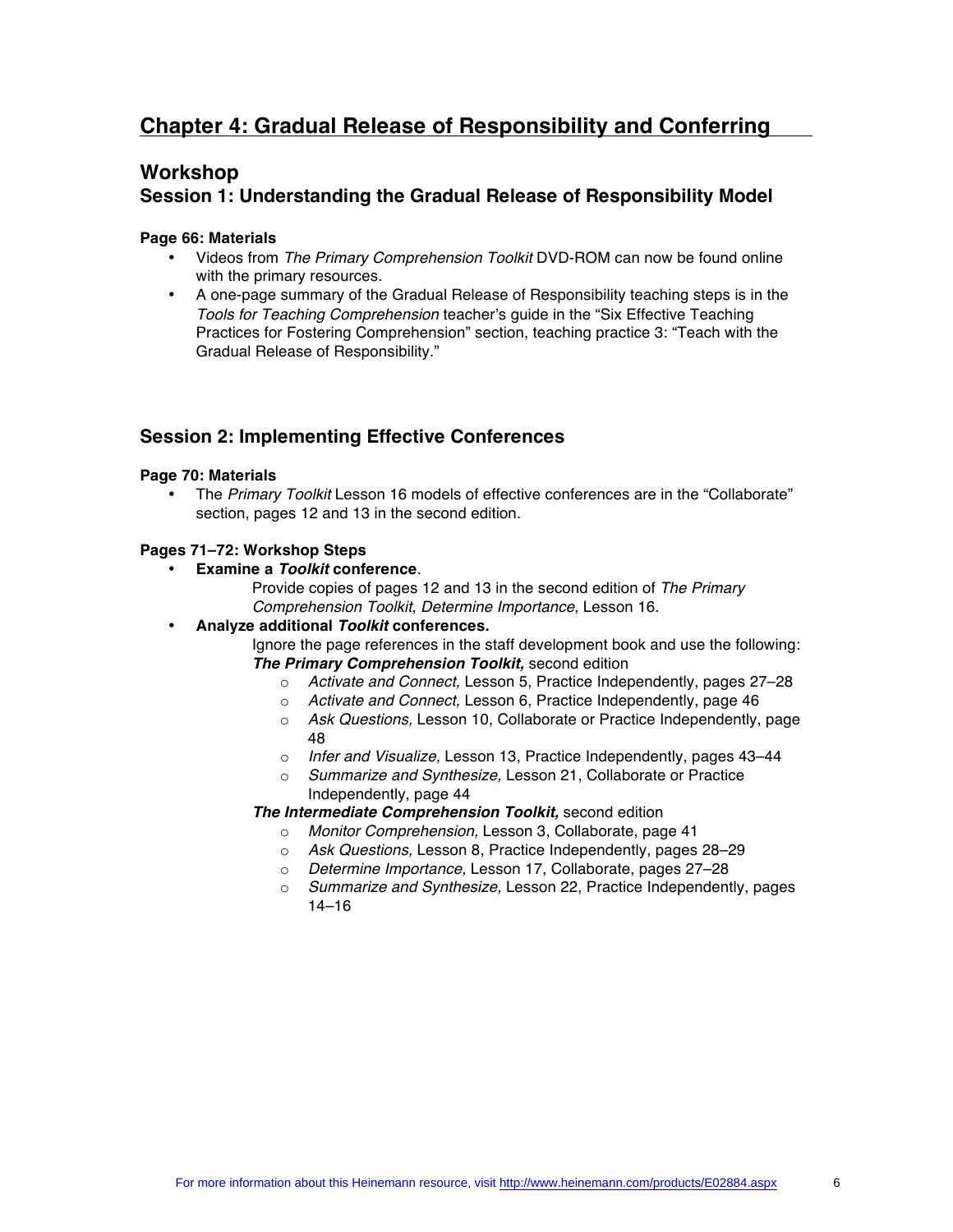# **Chapter 5: Modeling: Think-Alouds and Demonstrations**

## **Workshop Session 1: Exploring Effective Think-Alouds and Demonstrations Workshop Steps**

#### **Page 82: Share the goals and explain the terms** *think-aloud* **and** *demonstration*

Refer again to the *Tools for Teaching Comprehension* teacher's guide, "Six Effective Teaching Practices for Fostering Comprehension" section, teaching practice 3, "Provide explicit instruction," for further explanation.

### **Session 2: Creating Think-Alouds Materials**

### **Page 84**

- The poem "Secrets" can be found online at [www.comprehensiontoolkit.com](http://www.comprehensiontoolkit.com) with the "Staff Development Resources" for Chapter 5.
- Ask teachers to bring the Lesson Frames from Lesson 12 in either the *Primary* or *Intermediate Toolkits* in place of the Lesson Guides.

**Page 85:** A handout of "Steps for Creating a Think-Aloud" can be found online in the "Staff Development Resources" for Chapter 5.

## **Ongoing Support: Study Groups**

### **Page 87: Doing ongoing reading and study.**

The Beth Davey article can be found online at [www.comprehensiontoolkit.com](http://www.comprehensiontoolkit.com) in the "Staff Development Resources" for Chapter 5.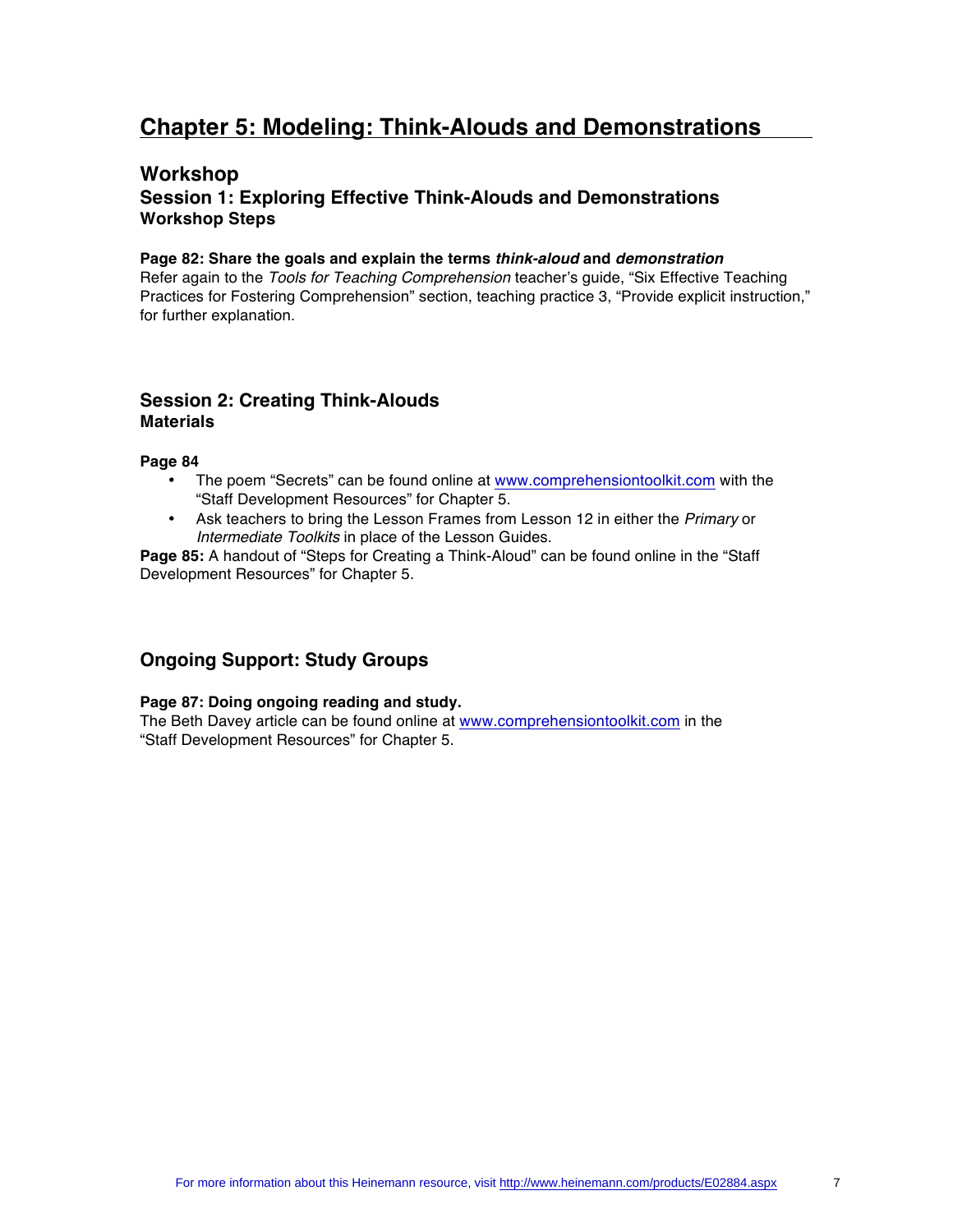# **Chapter 6: Assessment and Evaluation**

# **Workshop Session 1: Differentiating Between Assessment and Evaluation**

### **Page 95: Discuss assessment and evaluation**

In the *Tools for Teaching Comprehension* teacher's guide, ask teachers to read and take notes on teaching practice 5, "Differentiating, teaching, and assessing with the end in mind," in the "Six Effective Teaching Practices for Fostering Comprehension" section before turning and talking and then discussing the section.

### **Page 97: Note** *Toolkit* **lesson goals**

The "Goals & Assessment" section is on the overview spread at the beginning of the lesson, page 5 in the second edition. "Reflect and Assess" is at the end of the lesson, page 15 in the second edition.

## **Session 2: Implementing Effective Evaluation**

### **Page 99: Materials**

Find the "Annotated Rubric for Strategy 2: *Activate and Connect*" at the back of the intermediate strategy book, page 48 in the second edition.

#### **Page 100**

- **Revisit the** *Toolkit* **philosophy on assessment and evaluation:** In the second edition, this is explained in teaching practice 5, "Differentiating, teaching, and assessing with the end in mind," in the "Six Effective Teaching Practices for Fostering Comprehension" section.
- **Point out the annotated rubrics:** Find the "Annotated Rubric for Strategy 2: *Activate and Connect*" at the back of the strategy book, page 48 in the second edition.
- **Review the** *Toolkit* **master trackers:** The trackers are online at [www.comprehensiontoolkit.com](http://www.comprehensiontoolkit.com) with both the *Primary* and *Intermediate Toolkit* resources.

### **Ongoing Support: Study Groups**

### **Page 104: Studying a variety of responses.**

The "Assessment" video can be found with the *Intermediate Comprehension Toolkit* resources online at [www.comprehensiontoolkit.com.](http://www.comprehensiontoolkit.com)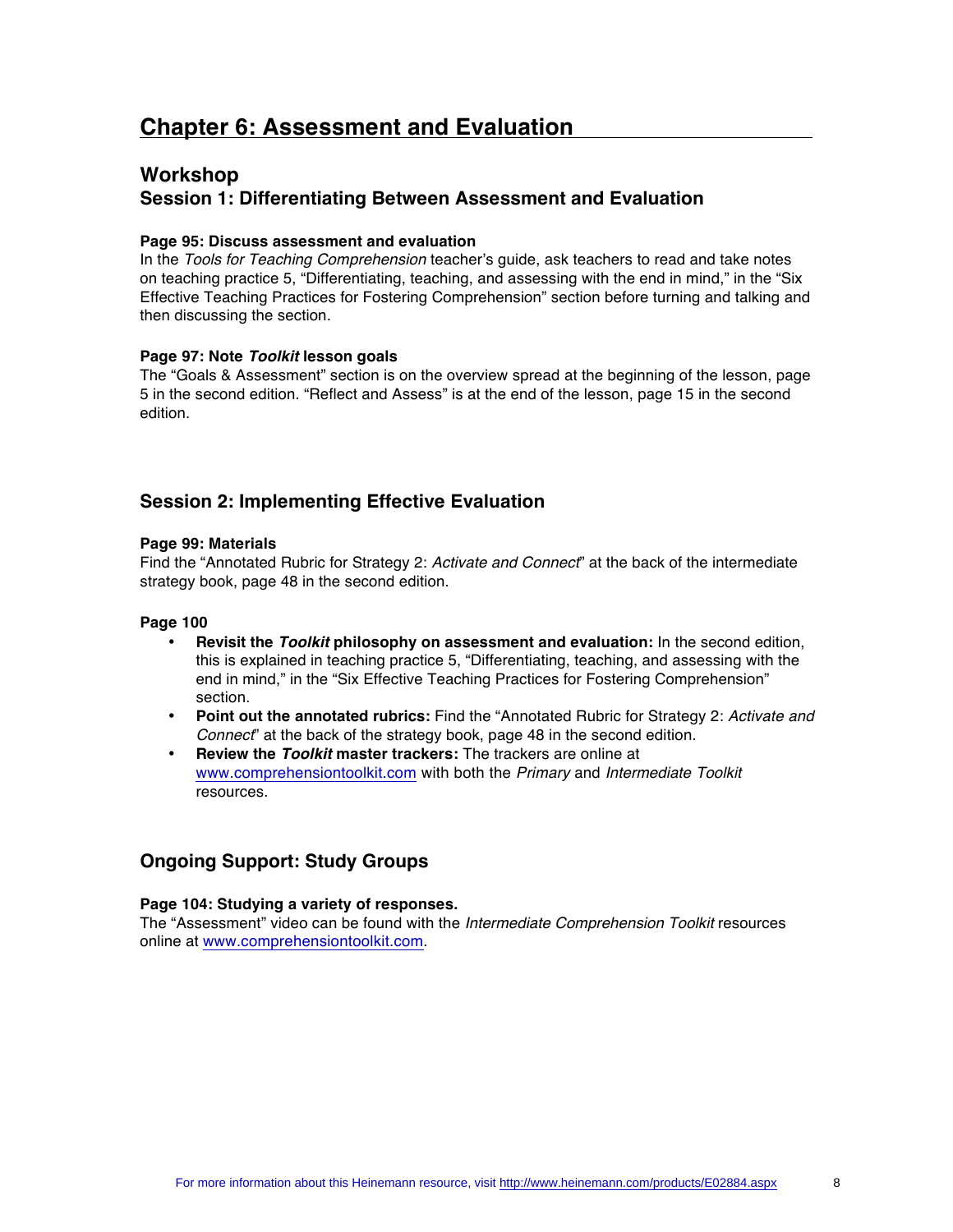# **Chapter 7: Content Literacy Across the Curriculum**

The second edition of each *Toolkit* contains a new book, *Content Literacy: Lessons and Texts for Comprehension Across the Curriculum,* with lessons specifically designed to promote flexible use of comprehension strategies to learn science and social studies content.

## **Introduction**

### **Page 112: What Is Content Literacy Across the Curriculum?**

To support teachers' use of the *Toolkits* in science and social studies, we encourage them to:

- Read and reflect on the Introduction to *Content Literacy: Lessons and Texts for Comprehension Across the Curriculum*
- Review teaching practice 6, "Teaching comprehension across the curriculum" in the *Tools for Teaching Comprehension* teacher's guides
- Watch and discuss "Using the *Toolkit* in Science and Social Studies" PowerPoint in *The Primary Comprehension Toolkit* resources online at [www.comprehensiontoolkit.com](http://www.comprehensiontoolkit.com)
- Study and use the Lesson Frames at the beginning of each lesson.

## **Workshop Session 1: Exploring Lesson Frames**

In the *Toolkits'* second editions, the Lesson Guides have been moved to the beginning of the lessons to "frame" the instruction and encourage use of texts beyond those supplied with the lessons. The Frames and Guides are identical in form and function in both editions, so throughout this workshop simply replace the label "Lesson Guide" with "Lesson Frame."

The inquiry framework referenced throughout this chapter has been updated in the second edition and can be found in the *Tools for Teaching Comprehension* teacher's guides. Look for it in the "Six Effective Teaching Practices for Fostering Comprehension" section at the end of teaching practice 6, "Teaching comprehension across the curriculum."

### **Page 115: Study a Lesson Guide**

Ignore the page numbers. Go right to the Lesson Frame beginning the lesson.

## **Session 2: Understanding Inquiry Framework**

### **Page 116: Materials**

- "Hallmarks for Creating an Environment for Thoughtful Content Literacy Instruction" can be found at the end of the Introduction to both *Content Literacy* books.
- Ask teachers to bring their *Tools for Teaching Comprehension* teacher's guides instead of the materials listed here.
- The slideshow formerly on the *Primary Comprehension Toolkit* DVD-ROM is now online at [www.comprehensiontoolkit.com.](http://www.comprehensiontoolkit.com)